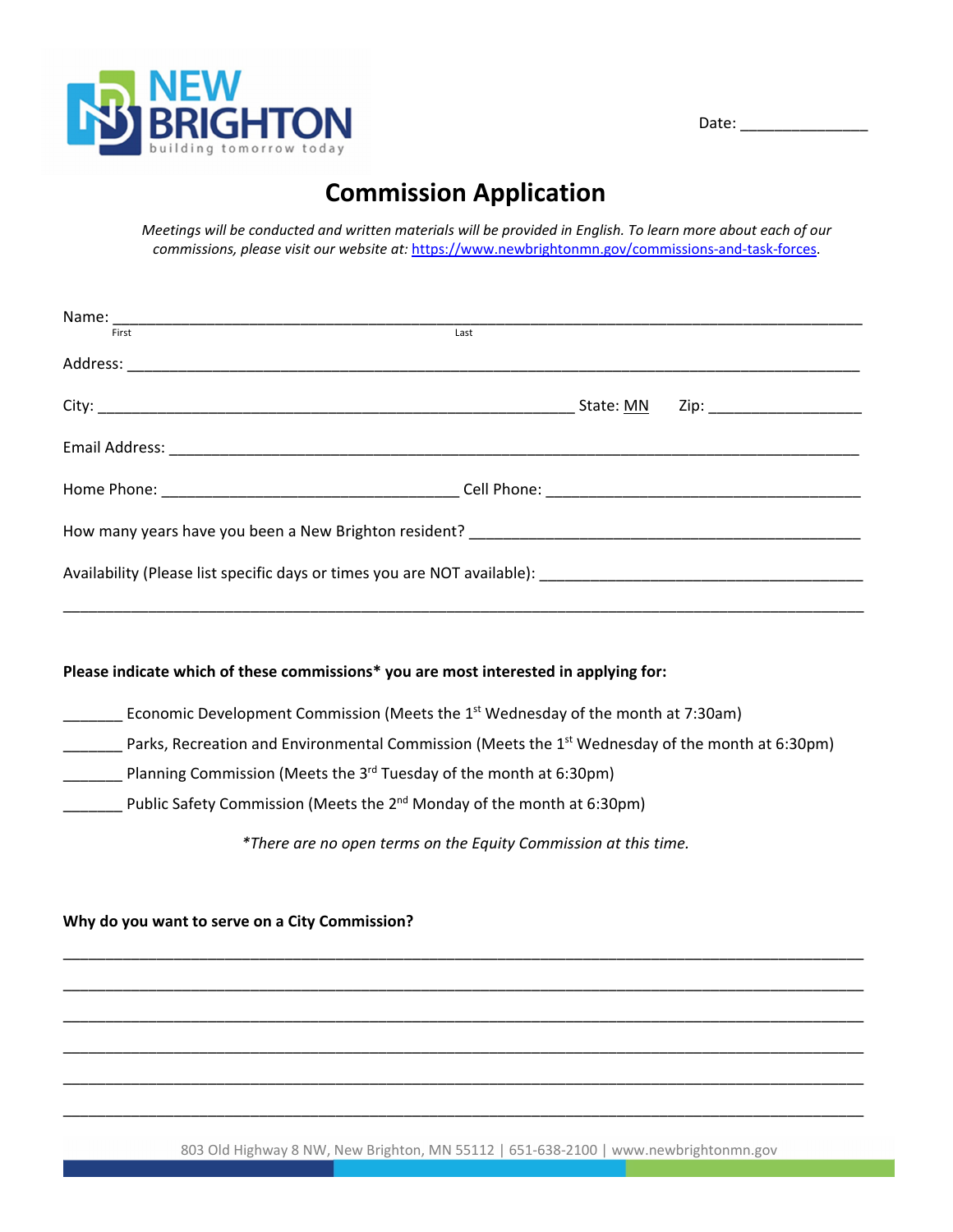Please list any related work, volunteer and educational experiences that could help you in this role:

Please list any civic, professional and / or community organizations in New Brighton that you are involved with:

#### What do you hope to accomplish through serving?

#### **Additional Comments:**

### Please return this completed form and supplemental pages to:

Terri Spangrud, City Clerk City of New Brighton 803 Old Hwy 8 NW New Brighton MN 55112

Email: Terri.Spangrud@NewBrightonMN.Gov Phone: 651-638-2100

### DEADLINE: 4:30pm on February 8, 2022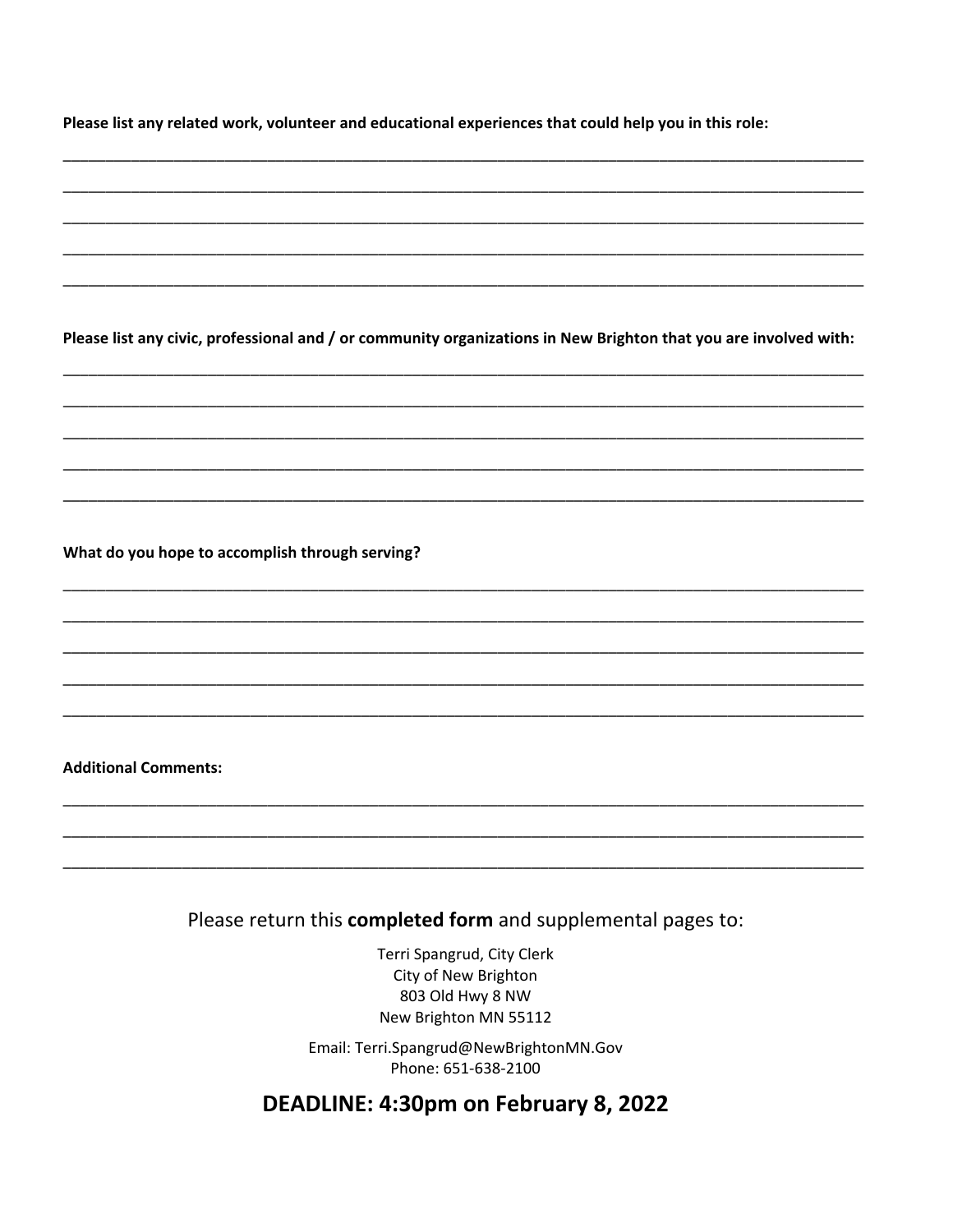

## **Important Information About Your Commission Application**

### **Data Privacy Notice**

Minnsota State law requires that you be informed of the purpose and intended use of the information you are providing on this application.

The information being requested will be used to identify you as an applicant, enable us to contact you when additional information is required, send you notices, and assess your qualifications for appointment. This data is not legally required, but refusal to supply the information requested may affect the City Council's ability to accurately evaluate your application.

Per Minnesota State Statute 13.601, subd. 3a, your name, address, length of residence, occupation, education, training, civic affiliations, qualifications, experience, and veteran status are public data and available to anyone who requests the information.

All other personal information is classified as private data and cannot be released to the public unless you give permission for the city to release it. Information related to student commissioners is also private data and will not be released.

If appointed to the City of New Brighton's Equity Commission, your residential address will become public data per Minnesota State Statute 13.601, subd. 3b. If appointed, you will also be assigned a City of New Brighton email address which will be listed on a public roster so members of the public can contact you regarding work your commission is doing. Would you also like your personal phone number listed on this public roster?

 $\Box$  No  $\Box$  Yes. Please add my phone number to the public roster:

#### **Release of Information**

From time to time, the City is in need of individuals to fill vacancies in this and other commissions, committees, and task forces as they may occur. If you are not appointed to the Equity Commission at this time,can the City add your name to an eligibility list to be considered for future appointments that may arise over the next year?

 $\Box$  No  $\Box$  Yes. Please contact me about leadership opportunities that arise in the next year.

Name: \_\_\_\_\_\_\_\_\_\_\_\_\_\_\_\_\_\_\_\_\_\_\_\_\_\_\_\_\_\_\_\_\_\_\_\_\_\_\_\_\_\_\_\_\_\_\_\_\_\_\_\_\_\_\_\_ Date: \_\_\_\_\_\_\_\_\_\_\_\_\_\_\_\_\_\_\_\_